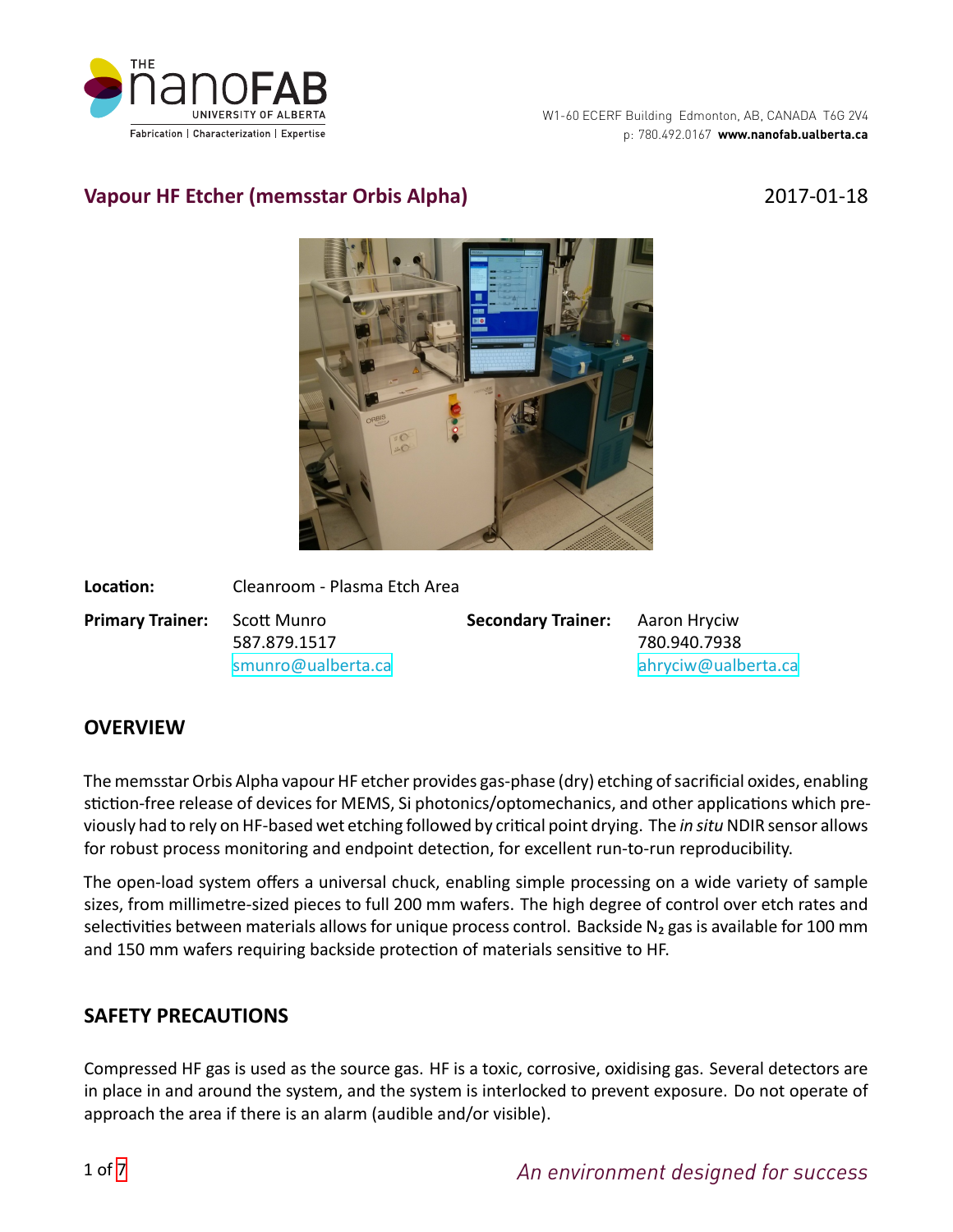

Silicon nitride films have been shown to form an ammonium fluoride (NH<sub>4</sub>F) layer on the surface, typically during long etch times. This layer may be removed by heating the sample to 200 °C, which will sublimate the NH<sub>4</sub>F, releasing NH<sub>3</sub> (ammonia) + HF gases. This step must be done in a fumehood, as both byproducts are hazardous.

Before bringing any new materials into the nanoFAB for processing, it is necessary to fill out a new chemical import request on LMACS.

# **PROCESS COMPONENTS AND FEATURES**

Samples entering the chamber must be clean and dry. Samples may be any size and no mounting is necessary. Ensure the masking material is compatible with the etching process. Refer to supplementary documentation for a detailed list of compatible materials.

Photoresist is not compatible with the etching process due to the porosity of most resists to the HF vapour. The vapour will diffuse through the resist and etch the layer beneath the resist, creating a void or pressurised pocket. This may result in the material beneath the resist etching, and/or the void pressurising and bursting. This will likely contaminate other areas on the sample as well as the process chamber. For these reasons, photoresist should be avoided.

The overall reaction of HF and SiO<sub>2</sub> is described as:  $SiO<sub>2</sub> + 4HF \rightarrow SiF<sub>4</sub> + 2H<sub>2</sub>O$ .

A catalyst is required to dissociate the HF; with the Orbis Alpha system, the catalyst is H<sub>2</sub>O. H<sub>2</sub>O is a controllable parameter within a recipe, and is also produced as an etch byproduct. The amount of water produced as a byproduct varies depending on the amount of exposed SiO<sub>2</sub>, resulting in varying etch rates of standard etches across different mask designs. Unique recipes will likely be required for most devices and designs, and several samples may be required for process development.

An IR detector for real-time process monitoring is available, which detects the amount of SiF<sub>4</sub> generated by the etch. The detector and resulting spectra can be a very useful tool to indicate various points in a process, and when the etch is nearing completion. Smaller samples may have issues with low signals.

Refer to additional documentation for process trends and more detailed information. The following parameter effects table and compatibility table were taken from the memmstar presentation document *Alpha Oxide Full.pdf*.

|                        | Action              | Etch rate       | Uniformity      |  |
|------------------------|---------------------|-----------------|-----------------|--|
| Table $1$ :            | HF flow increase    | <b>Decrease</b> | Increase        |  |
|                        | HF flow decrease    | Increase        | <b>Decrease</b> |  |
| Main parameter effects | $H2O$ flow increase | Increase        | <b>Decrease</b> |  |
|                        | $H2O$ flow decrease | <b>Decrease</b> | Increase        |  |
|                        | Pressure increase   | Increase        | <b>Decrease</b> |  |
|                        | Pressure decrease   | <b>Decrease</b> | Increase        |  |
|                        |                     |                 |                 |  |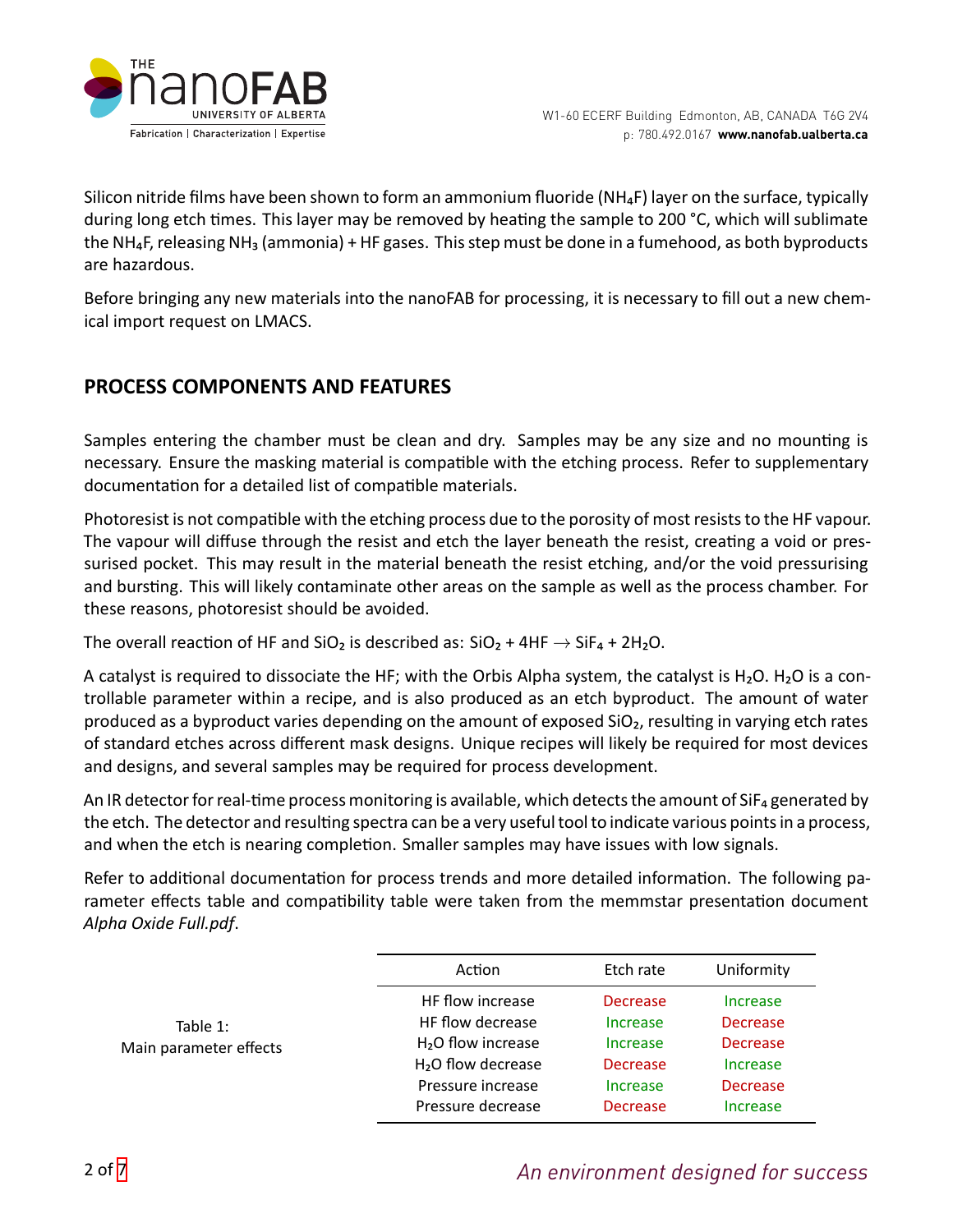

#### **Material Compatibility with Vapour HF**

|                                            | Material                                                                                                                      | Comment                                                                                                                                                                        |
|--------------------------------------------|-------------------------------------------------------------------------------------------------------------------------------|--------------------------------------------------------------------------------------------------------------------------------------------------------------------------------|
| Table 2:<br>Sacrificial oxides             | Thermal oxide<br>SOI BOX<br>Quartz<br>PECVD (TEOS)<br>PECVD (silane)<br>Spin-on glass<br><b>FSG</b><br>BPSG, PSG, doped glass | May form a residue (removed by anneal)<br>May form a residue (removed by anneal)<br>Etches at low pressure<br>Etches at low pressure<br>Residue formed (not removed by anneal) |
|                                            | Material                                                                                                                      | Comment                                                                                                                                                                        |
| Table 3:<br><b>Structural materials</b>    | Al<br>AIF<br>AIN                                                                                                              | Will fluorinate slightly                                                                                                                                                       |
|                                            | Al <sub>2</sub> O <sub>3</sub><br>Au<br>$\mathsf{C}$<br>Cr                                                                    | Will fluorinate slightly                                                                                                                                                       |
|                                            | Cu<br>Ge<br>Ni<br>Si<br>SiC                                                                                                   |                                                                                                                                                                                |
|                                            | $Si_XN_V$ (LPCVD, PECVD)                                                                                                      | Forms residue (removed by anneal). Selectivity<br>can be increased by making the film Si rich, and<br>by using H <sub>2</sub> -based processes.                                |
|                                            | TiN (bronze form)<br>TiW<br>W                                                                                                 |                                                                                                                                                                                |
|                                            |                                                                                                                               |                                                                                                                                                                                |
|                                            | Material                                                                                                                      | Comment                                                                                                                                                                        |
| Table 4:<br>Incompatibility with vapour HF | Photoresist<br>TiN (gold form)<br>Ta <sub>2</sub> O <sub>3</sub>                                                              | Porous to HF vapour<br>Residue formed (not removed by anneal)<br><b>Etches readily</b>                                                                                         |
|                                            | Ti                                                                                                                            | Surface roughens, residue formed when part of a                                                                                                                                |

metal stack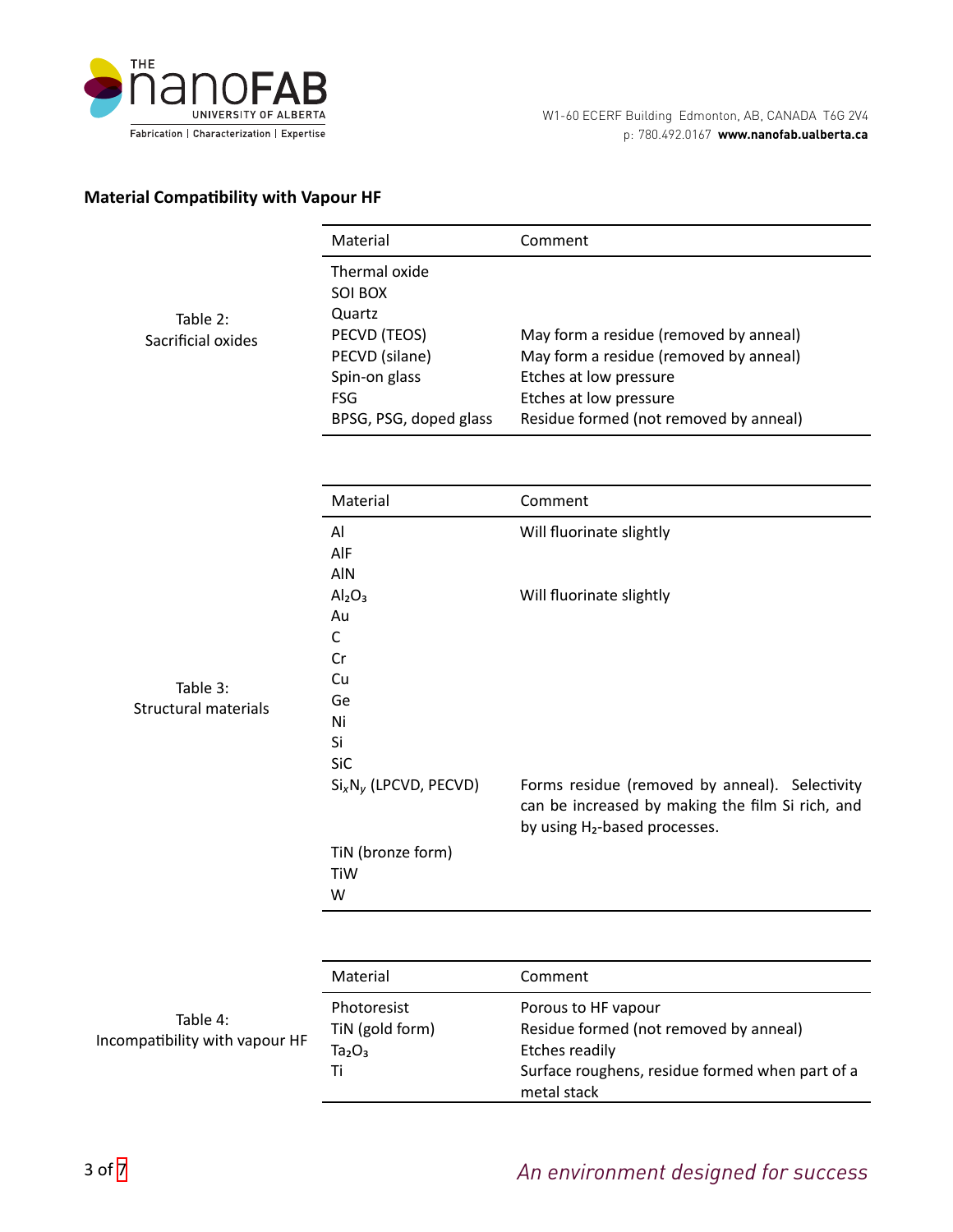

## **OPERATING PROCEDURE**

- 1. On LMACS, login to tool *Vapour HF Etcher (memsstar Orbis Alpha); Location: Cleanroom.*
- 2. The software program should be running; if not, select the icon from the desktop. Login to the software using the username and password **O** (case sensitive).
- 3. While in the Main window, press the Purge Vent button to begin venting the process chamber. The system will cycle purge/vent 10 times prior to fully venting, and takes ~10 min to complete. Press **OK** when complete.

| <b>PM Main</b>                                                                                          | <b>System status</b>                                                      |                                         | mems.star                                      |
|---------------------------------------------------------------------------------------------------------|---------------------------------------------------------------------------|-----------------------------------------|------------------------------------------------|
| Idle                                                                                                    | <b>HF</b> Sensor Safe<br>Interlocks OK                                    | Under Vacuum<br><b>B</b> Extract Active | Lid Controls Disabled<br>Fume Hood Door Locked |
| <b>Select Recipe To Load</b>                                                                            |                                                                           |                                         |                                                |
| 21C Jocelyn Dev Recipe<br>A<br>21C Norcada Nitride<br>21C Paul Quartz<br>21C Paul SOI<br>21C SOI Device | <b>NBd</b><br>0.0<br>0.020 L<br>N <sub>2</sub><br>0.1                     | vBsO<br>Ø.                              | <b>XVF1</b>                                    |
| 21C SOI Undercut Only<br>21C SOI Undercut Only wH2<br>Blanket LP Nitride 21C<br>Blanket T.Ox 21C        | vHFs vE11<br>0.0<br>0.450 L<br>HF<br>$\overline{\mathsf{x}}$<br>X.<br>0.3 | vE1O<br>$\boxtimes$                     | $0.231$ T                                      |
| Blanket T.Ox wBack N2 21C                                                                               | <b>All</b><br>0.0<br>0.050 L<br>H2<br>0.0<br>vA1Pu<br><b>z</b>            | wA10                                    |                                                |
|                                                                                                         | vA2I<br>$\overline{\mathsf{x}}$<br>0.0<br>N2<br>0.500L                    | $v\Delta 2O$<br>×.<br>0.5               |                                                |
| Load                                                                                                    | Š.<br>0.0<br>0.2001<br>0.0                                                | v510<br>vSO<br>囟<br>Ø<br><b>VAI</b>     | $\times$ main $\blacksquare$<br>$\Omega$       |
| <b>Loaded Recipe</b>                                                                                    | vS1L<br>0.0<br>$\bar{\boxtimes}$<br><b>H2O</b><br>0.020 gPm<br>0.2        | <b>X</b> vsp                            | <b>X</b><br><b>X</b> viso                      |
| Graph<br>Monitor<br>Save OFF                                                                            | Main Screen Process Monitor                                               | Vacuum                                  | Vent<br>Vacuum                                 |
| <b>STOP</b><br><b>START</b>                                                                             | Main Screen/<br><b>Process Monitor tabs</b>                               |                                         |                                                |
| Pump<br>Unlock<br>Purge<br>Down<br>Vent<br>door                                                         | Chamber pump/vent<br>and door controls                                    |                                         |                                                |
| <b>SYSTEM</b><br>MAIN<br>LOGS                                                                           | <b>RECIPE</b><br><b>DIAGNOSTICS</b><br><b>WRITER</b>                      | <b>SERVICE</b><br><b>ROUTINES</b>       | <b>USER</b><br>CONFIG<br><b>ADMIN</b>          |
| 10:26:22                                                                                                | nanoFAB Oxide Etch                                                        |                                         | User<br>Logout<br>Exit<br>$\circ$              |

Figure 1: Main window

4. Once vented, the Lid Up button will light up on the front panel of the system. Press the button to open the chamber. Press OK on the software when prompted.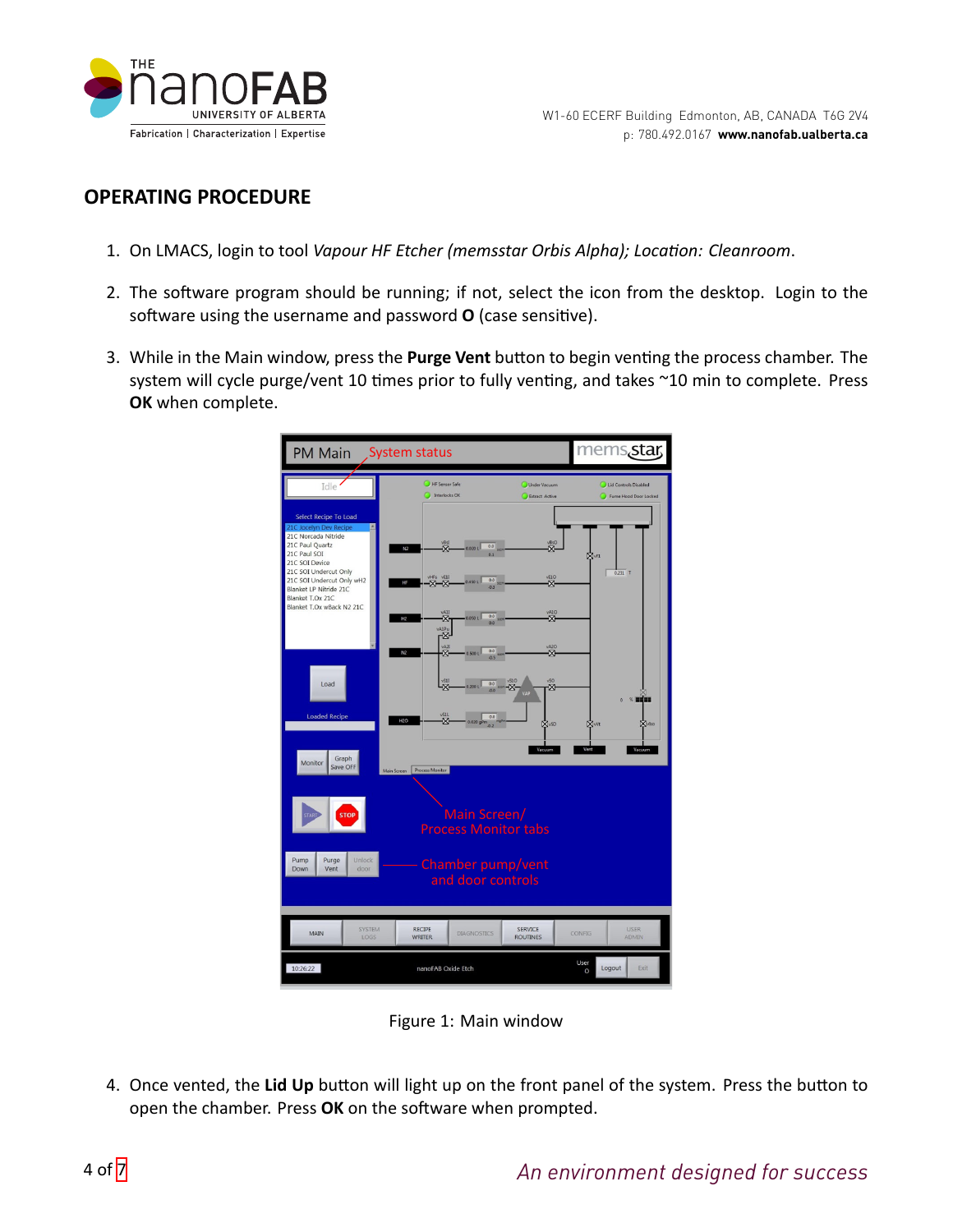

- 5. Press **Unlock Door** on the software. The system will delay unlocking the door for 1 min while it monitors the enclosure for any residual HF. Wait until the door is unlocked after the 1 min delay do not attempt to force the door open. Press OK on the software when prompted.
- 6. Once unlocked, open the door and load a sample. If required, the pins may be manually moved to a different position in the chuck. The standard position will be at 100 mm.



Figure 2: Sample chuck: single backside  $N_2$  port and wafer pins

- 7. Ensure the sample is roughly centred within the pins. Close the door, and press **Lock Door**, followed by **Lid Down**. The door will lock and the lid will close.
- 8. Press **Pump Down**. The process chamber will evacuate and reach <100 mTorr in ~1 min. The pressure can be monitored in the **Main** page.
- 9. To view and make changes to a current recipe, select the **Recipe Writer** tab, and highlight a desired recipe. If making changes to any setting other than time, the recipe must be saved under a unique recipe name before the changes are made.

Each recipe consists of a series of steps. Click the **«** or **»** buttons to view and edit individual steps. If changes are made, ensure that you press **Save Step and Recipe** before continuing to the next step.

In general, a recipe will consist of the following steps:

- Gases on  $(N_2, H_2O, HF, H_2,$  backside  $N_2)$
- Pressure ramp With gases on, a pressure stabilisation step to 0.5 Torr less than the setpoint during the etch process.
- Etch step Beginning of the etch process, and typically labeled *Etch*. Options for ending are *Time, Manual, or Endpoint. Edit the End Value row to adjust the time as required.*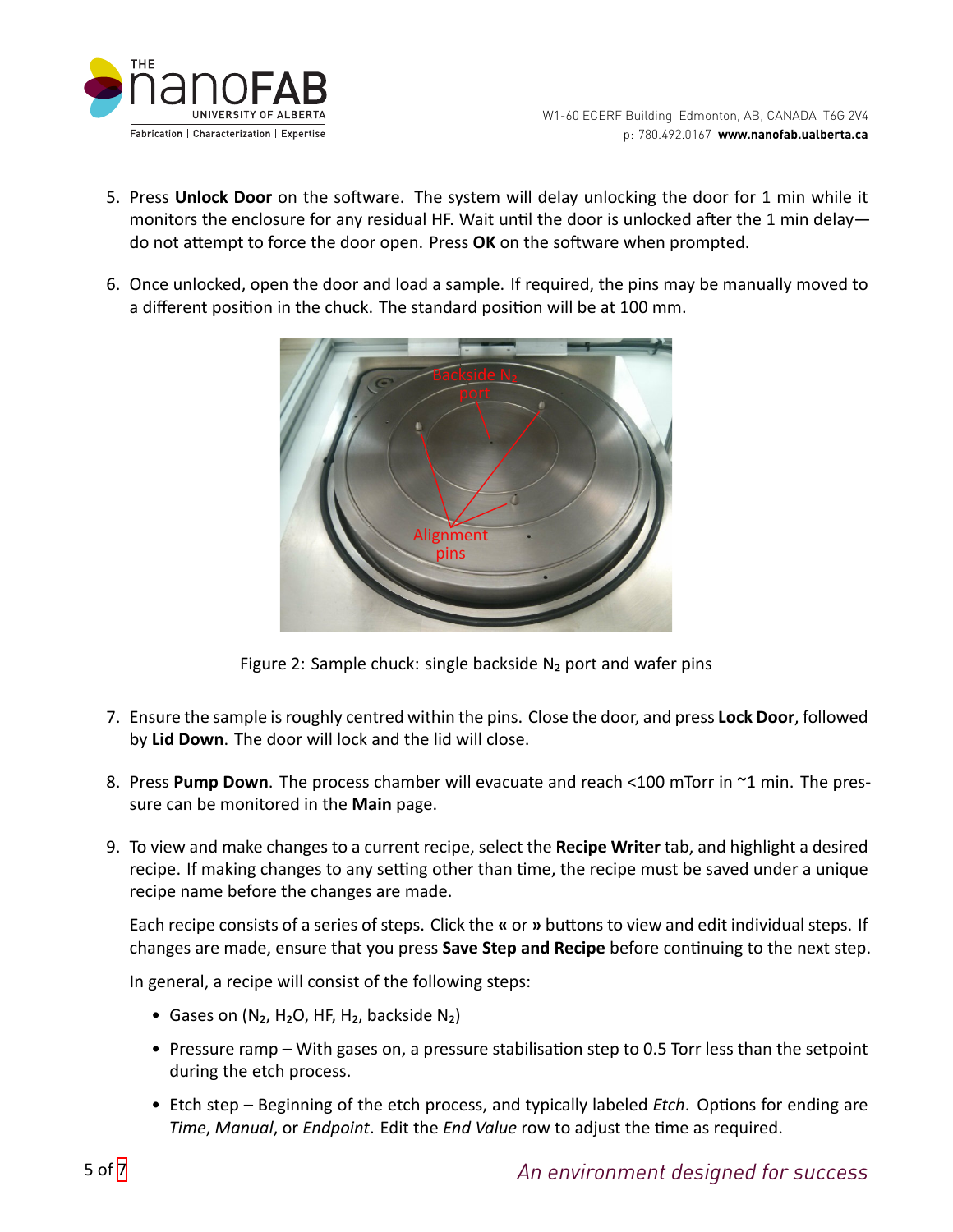

- Purge steps The pressure is slowly decreased over a series of steps to protect sensitive devices from large pressure changes.
- Gases off and final pump The process chamber is pumped to base pressure as the last step. When the system is vented, a series of  $N_2$  purge and pump cycles will ensure no residual HF is remaining.

Backside  $N_2$  may be used to protect the backside of a wafer from etching. This is only required for wafers with  $SiO<sub>2</sub>$  or other sensitive material on the backside. The N<sub>2</sub> will also not work with small pieces or samples that cannot be contained by the outer pins as they'll simply float off of the N<sub>2</sub> outlet port on the chuck.

H<sub>2</sub> may be added to improve selectivity between  $S_xN_y$  and SiO<sub>2</sub>. The typical starting flow rate is 10 sccm, and can be added to an existing process as required. There will be minor changes to the process, and the process should again be performed on test samples. Selectivity will improve, with a likely side effect of a decrease in the oxide etch rate due to the increase in the HF:H<sub>2</sub>O ratio (for fixed pressure).

| Delete<br>Insert<br>Step<br>Step | <b>Select Prev</b><br>$<<$                 |                                                      | Save<br>Step & Recipe             | <b>Select Next</b><br>$>$              |                               |
|----------------------------------|--------------------------------------------|------------------------------------------------------|-----------------------------------|----------------------------------------|-------------------------------|
| <b>Step Number</b>               | 5                                          | 6                                                    |                                   | $\mathbf{8}$                           | 9                             |
| <b>Step Name</b>                 | Etch 1 - Field Prep                        | Ramp                                                 | Etch 1- Field Main                | Ramp                                   | Etch 2 - Undercut             |
| <b>End Condition</b>             | Time                                       | Pressure >                                           | Time                              | Pressure ><br>$\overline{\mathcal{L}}$ | Time                          |
| End Value (Sec / Torr)           | 60                                         | 11.5                                                 | 2100                              | 14.5                                   | 600                           |
| Timeout (Sec)                    | $\overline{0}$                             | 90                                                   | $\Omega$                          | 120                                    | $\Omega$                      |
| <b>Throttle Valve</b>            | Pressure<br>11<br>$\overline{\phantom{0}}$ | Position<br>$\mathbf{0}$                             | Pressure<br>12                    | Position<br>$\mathbf{0}$               | Pressure $\overline{a}$<br>15 |
| HF (sccm)                        | 40                                         | 40                                                   | 40                                | 40                                     | 40                            |
| Purge N2 (sccm)                  | $\overline{0}$                             | $\theta$                                             | $\theta$                          | $\theta$                               | $\Omega$                      |
| Vaporiser N2 (sccm)              | 20                                         | 20                                                   | 20                                | 20                                     | 20                            |
| H2O (mgPm)                       | 5                                          | 5                                                    | 5                                 | 6                                      | 6                             |
| Vaporiser State                  | Flow                                       | Flow                                                 | <b>√ Flow</b>                     | Flow<br>÷                              | Flow                          |
| H <sub>2</sub> (sccm)            | $\mathbf 0$                                | $\Omega$                                             | Vacuum                            | $\mathbf{0}$                           | $\overline{0}$                |
| BackSide N2 (sccm)               | $\mathbf 0$                                | $\mathbf{0}$                                         | Closed                            | $\overline{0}$                         | $\overline{0}$                |
|                                  |                                            |                                                      |                                   |                                        |                               |
| <b>MAIN</b>                      | <b>SYSTEM</b><br>LOGS                      | <b>RECIPE</b><br><b>DIAGNOSTICS</b><br><b>WRITER</b> | <b>SERVICE</b><br><b>ROUTINES</b> | <b>CONFIG</b>                          | <b>USER</b><br><b>ADMIN</b>   |

Figure 3: Standard Recipe Writer window

- 10. When all changes are made, return to the **Main** tab.
- 11. If graphical data is to be saved, ensure that **Graph Save ON** is displayed (rather than **Graph Save OFF**; click the button to toggle). This will save the numerical values from the Process Monitor.
- 12. Select the desired recipe, and click **Load**. When ready, click **Start**. The etching process will begin. The current step and time remaining in said step will be displayed during the run.
- 13. To view the signal during a process, select the **Process Monitor** tab. This may be used as a visual